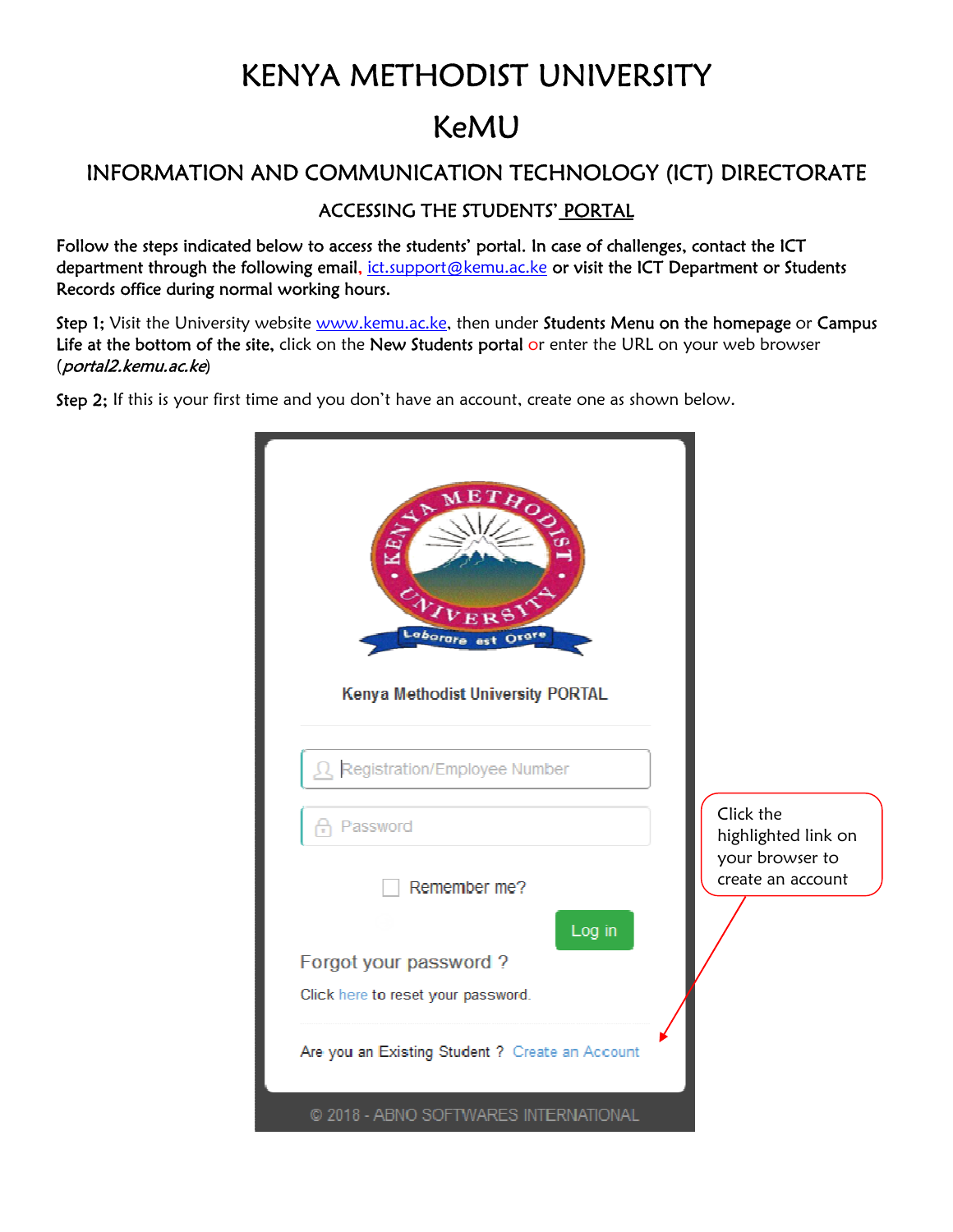### Step 3; Fill in the details as required

| HOON<br>REA<br>Laborare<br><b>and</b><br>Kenya Methodist<br><b>University Portal</b> |  |
|--------------------------------------------------------------------------------------|--|
| Create a new account.                                                                |  |
| Registration/Employee Number                                                         |  |
| Password<br>Ĥ                                                                        |  |
| <b>Comfirm Password</b>                                                              |  |
| I'm not a robot<br><b>reCAPTCHA</b><br>Privacy - Terms                               |  |
| Submit<br><b>⊙</b> Back                                                              |  |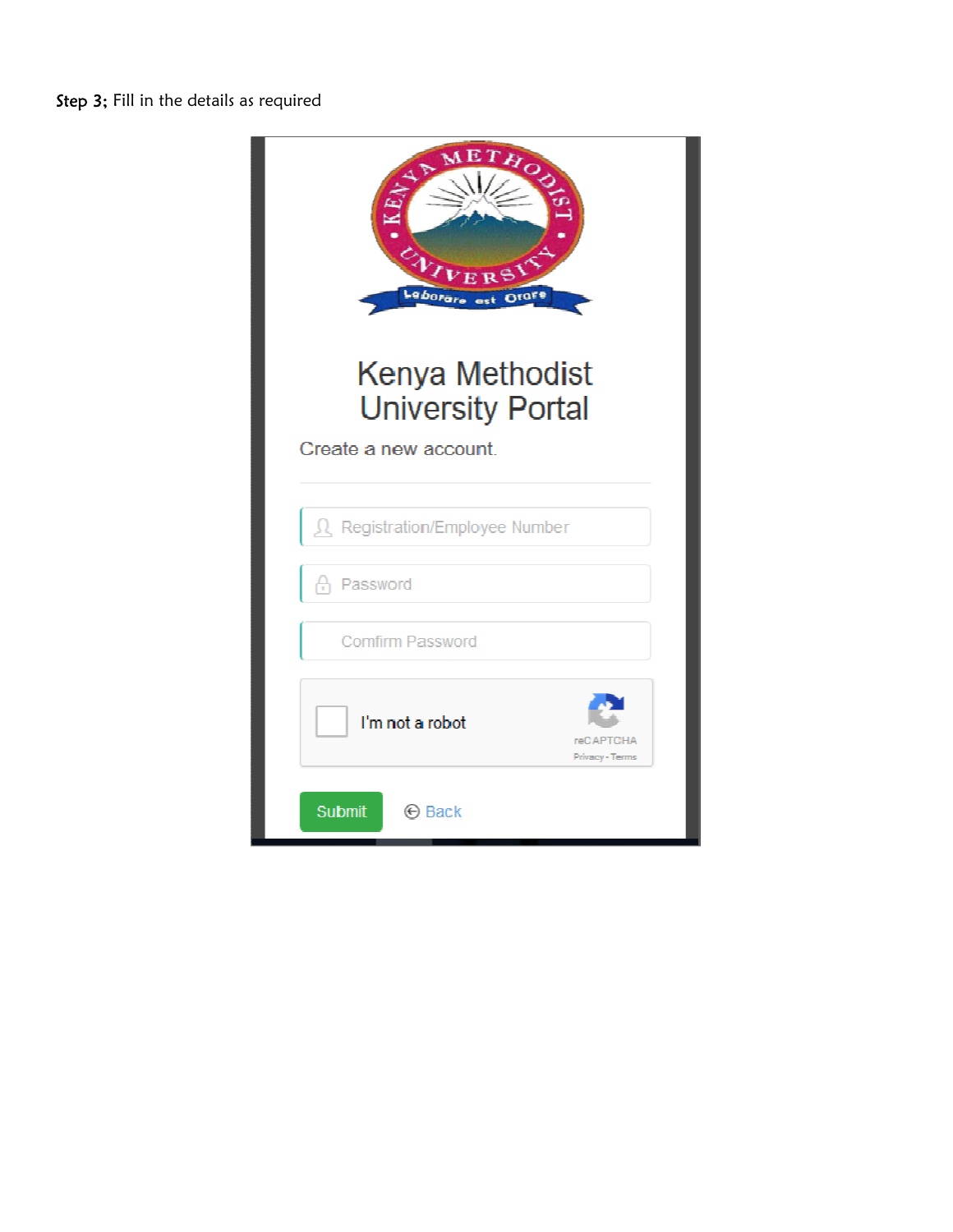Step 4; Upon creation of the account, an activation link is sent to the email address that you provided during registration. Sometimes the link might delay but the account will be active, Kindly try to log in after a few minutes.

#### NB: If your Email address is not captured in the system, contact/visit the ADMISSIONS OFFICE.

Step 5; Log in to your email address to access the activation link.

#### NB: If you dont find the email containing the activation link in your inbox, check in the spam folder of your mail box.

Step 6; Click on to the link to automatically activate your portal account and by doing so you get direct access on to the Log in page where you key in your Registration No. and Password.

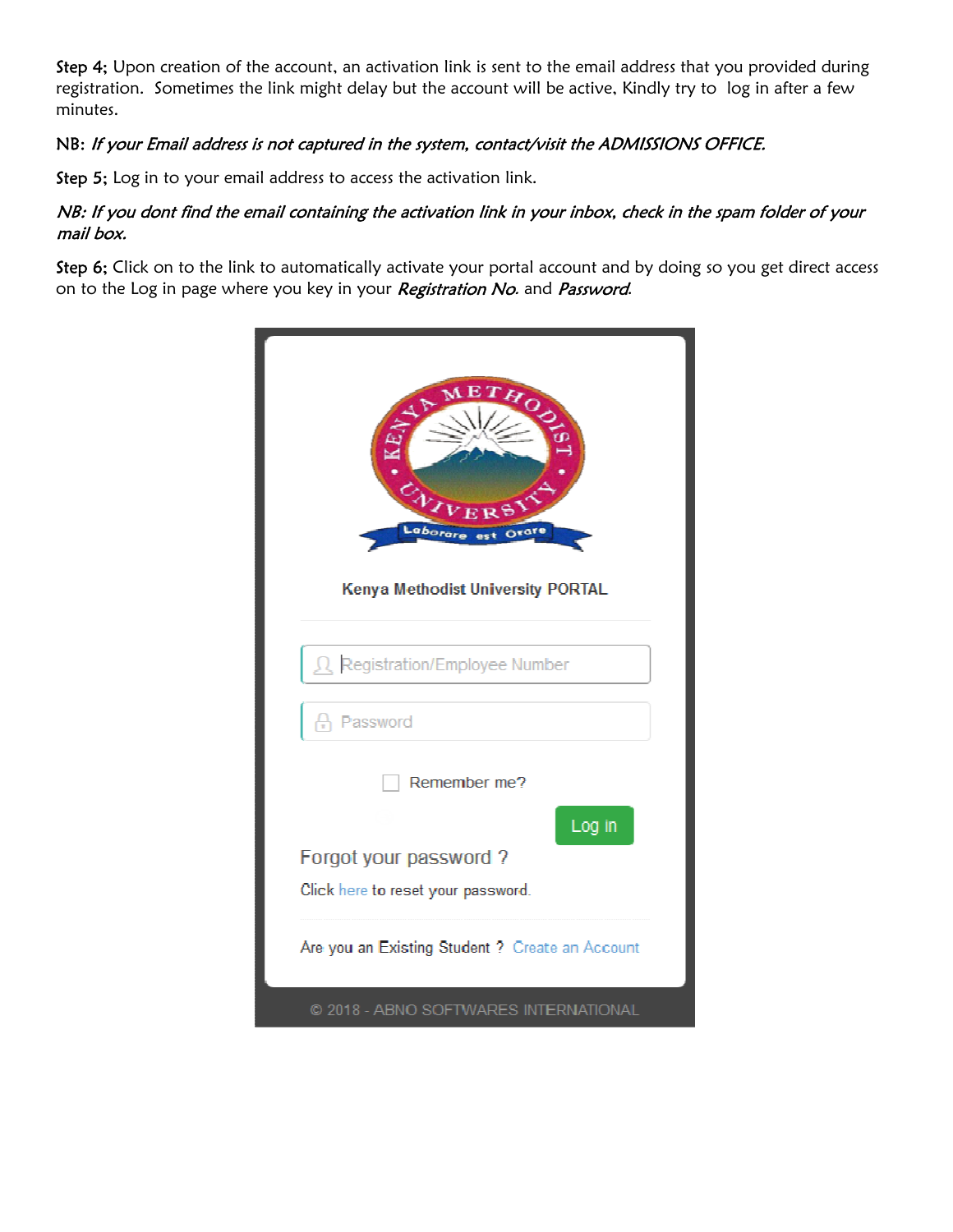#### Units registration

The user is supposed to access the portal and log in for you to register units. The portal home page after logging in will appear as the one shown below.

| Kenya Methodist University                  |                |                   |                |                |                       |                    |                   |                    |
|---------------------------------------------|----------------|-------------------|----------------|----------------|-----------------------|--------------------|-------------------|--------------------|
|                                             | $\blacksquare$ | d Home            |                |                |                       |                    |                   |                    |
| <b>命</b> Dashboard                          |                |                   |                |                |                       |                    |                   |                    |
| <b>4</b> Announcements                      |                |                   | $\overline{0}$ |                |                       |                    | 0                 |                    |
| <b>Q</b> Registration Info                  | ı              |                   | New Messages   |                | <b>Current Hostel</b> |                    | <b>New Events</b> |                    |
| Session Reporting                           |                |                   |                |                |                       |                    |                   |                    |
| <b>Academic Details</b>                     | $\langle$      | Q Recent Messages |                |                | $\vee$ $\varnothing$  | ⊙ Hostel Bookings  |                   |                    |
| $\boxed{\mathbb{Z}}$<br><b>Fees Reports</b> | x              | <b>FROM</b>       | <b>SUBJECT</b> | <b>MESSAGE</b> | <b>DATE</b>           | <b>Hostel Name</b> | <b>Session</b>    | <b>Booked Date</b> |
| Accomodation                                |                |                   |                |                |                       |                    |                   |                    |
| $\boxdot$ Messages                          |                |                   |                |                |                       |                    |                   |                    |
| <b>Document Repository</b>                  | $\prec$        |                   |                |                |                       |                    |                   |                    |
|                                             |                |                   |                |                |                       |                    |                   |                    |
|                                             |                |                   |                |                |                       |                    |                   |                    |
| © 2018 - ABNO SOFTWARES INTERNATIONAL       |                |                   |                |                |                       |                    |                   |                    |

#### Steps to register units:

Access the Academic Details menu

Click on Unit Registration

#### **Session Reporting**

If you get a message about reporting for the semester, click on semester reporting and report for the current semester

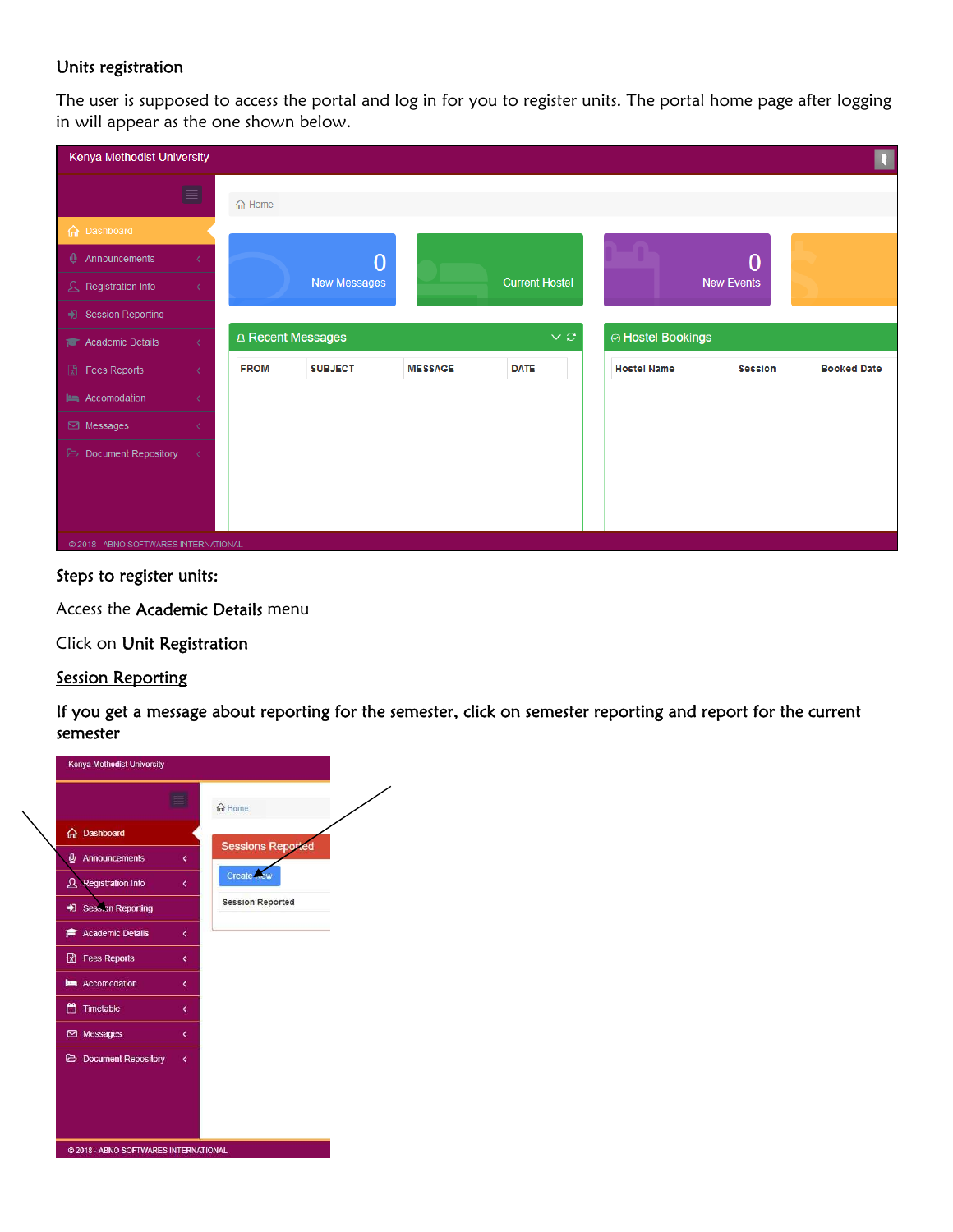

A list of different units that are on offer is displayed.

|   | <b>UNIT CODE</b> | <b>UNIT NAME</b>                             | <b>UNIT STATUS</b> | <b>AUDIT UNIT</b> |
|---|------------------|----------------------------------------------|--------------------|-------------------|
| ⊽ | <b>BBM 100</b>   | Principles of Accounting                     | Pending            | No                |
| ⊽ | <b>BBM 101</b>   | <b>INTRODUCTION TO BUSINESS</b>              | Pending            | No                |
| ⊽ | <b>BBM 102</b>   | INTRODUCTION TO COMPUTER SCIENCE             | Pending            | No                |
| ⊻ | <b>BBM 107</b>   | <b>HEALTH AWARENESS</b>                      | Pending            | No                |
| Е | <b>ECO 110</b>   | Introduction to Micro-Economics              | Pending            | No                |
| □ | <b>ECO 112</b>   | Introduction to Mathematics I                | Pending            | No                |
| ☑ | <b>SBM 100</b>   | STUDY AND LIBRARY SKILLS                     | Pending            | No                |
| □ | <b>BBM 103</b>   | Principles of Accounting II                  | Pending            | No                |
| Е | <b>BBM 104</b>   | PRINCIPLES OF MANAGEMENT                     | Pending            | No                |
| С | <b>BBM 106</b>   | INTRODUCTION TO BUSINESS INFORMATION SYSTEMS | Pending            | No                |
| □ | <b>BBM 109</b>   | <b>BUSINESS LAW</b>                          | Pending            | No                |
| C | <b>ECO 111</b>   | Introduction to Macro-Economics              | Pending            | No                |
| Г | <b>ECO 113</b>   | <b>INTRODUCTION TO MATHEMATICS II</b>        | Pending            | No                |
|   | <b>SMB 101</b>   | <b>BUSINESS COMMUNICATION</b>                | Pending            | No                |

Select the units you want to register for that particular session and click the button shown below to register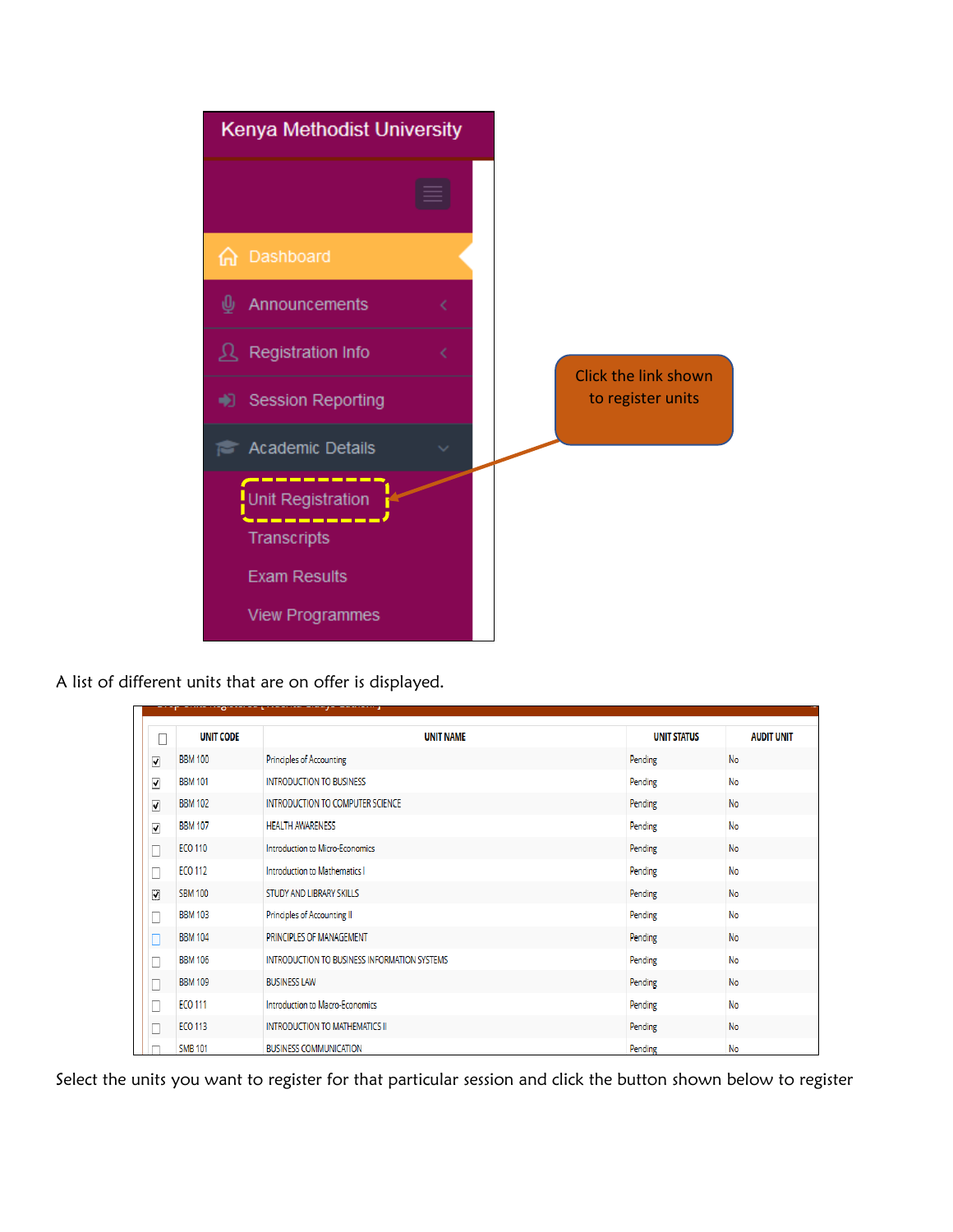

A list of registered units will be displayed where you add more or edit the registered units as shown below

| ID             | <b>UNIT CODE</b> | <b>UNIT NAME</b>                             | <b>TERM</b>          | <b>UNIT STATUS</b> | <b>AUDIT UNIT</b> |
|----------------|------------------|----------------------------------------------|----------------------|--------------------|-------------------|
|                | <b>BBM 100</b>   | Principles of Accounting                     | SEMESTER 3 2013/2014 | Pending            | No                |
| $\overline{2}$ | <b>BBM 101</b>   | <b>INTRODUCTION TO BUSINESS</b>              | SEMESTER 3 2013/2014 | Pending            | No                |
| 3              | <b>BBM 102</b>   | INTRODUCTION TO COMPUTER SCIENCE             | SEMESTER 3 2013/2014 | Pending            | <b>No</b>         |
| 4              | <b>BBM 107</b>   | <b>HEALTH AWARENESS</b>                      | SEMESTER 3 2013/2014 | Pending            | No                |
| 5              | <b>ECO 110</b>   | Introduction to Micro-Economics              | SEMESTER 3 2013/2014 | Pending            | No                |
| 6              | <b>ECO 112</b>   | Introduction to Mathematics I                | SEMESTER 3 2013/2014 | Pending            | No                |
| 7              | <b>SBM 100</b>   | STUDY AND LIBRARY SKILLS                     | SEMESTER 3 2013/2014 | Pending            | No                |
| 8              | <b>BBM 103</b>   | Principles of Accounting II                  | SEMESTER 3 2013/2014 | Pending            | <b>No</b>         |
| 9              | <b>BBM 104</b>   | PRINCIPLES OF MANAGEMENT                     | SEMESTER 3 2013/2014 | Pending            | <b>No</b>         |
| 10             | <b>BBM 106</b>   | INTRODUCTION TO BUSINESS INFORMATION SYSTEMS | SEMESTER 3 2013/2014 | Pending            | <b>No</b>         |
| 11             | <b>BBM 109</b>   | <b>BUSINESS LAW</b>                          | SEMESTER 3 2013/2014 | Pending            | <b>No</b>         |
| 12             | <b>ECO 111</b>   | Introduction to Macro-Economics              | SEMESTER 3 2013/2014 | Pending            | No                |
| 13             | <b>ECO 113</b>   | <b>INTRODUCTION TO MATHEMATICS II</b>        | SEMESTER 3 2013/2014 | Pending            | No                |
| 14             | <b>SMB 101</b>   | <b>BUSINESS COMMUNICATION</b>                | SEMESTER 3 2013/2014 | Pending            | No                |

By following the above steps, you will have registered the units accordingly.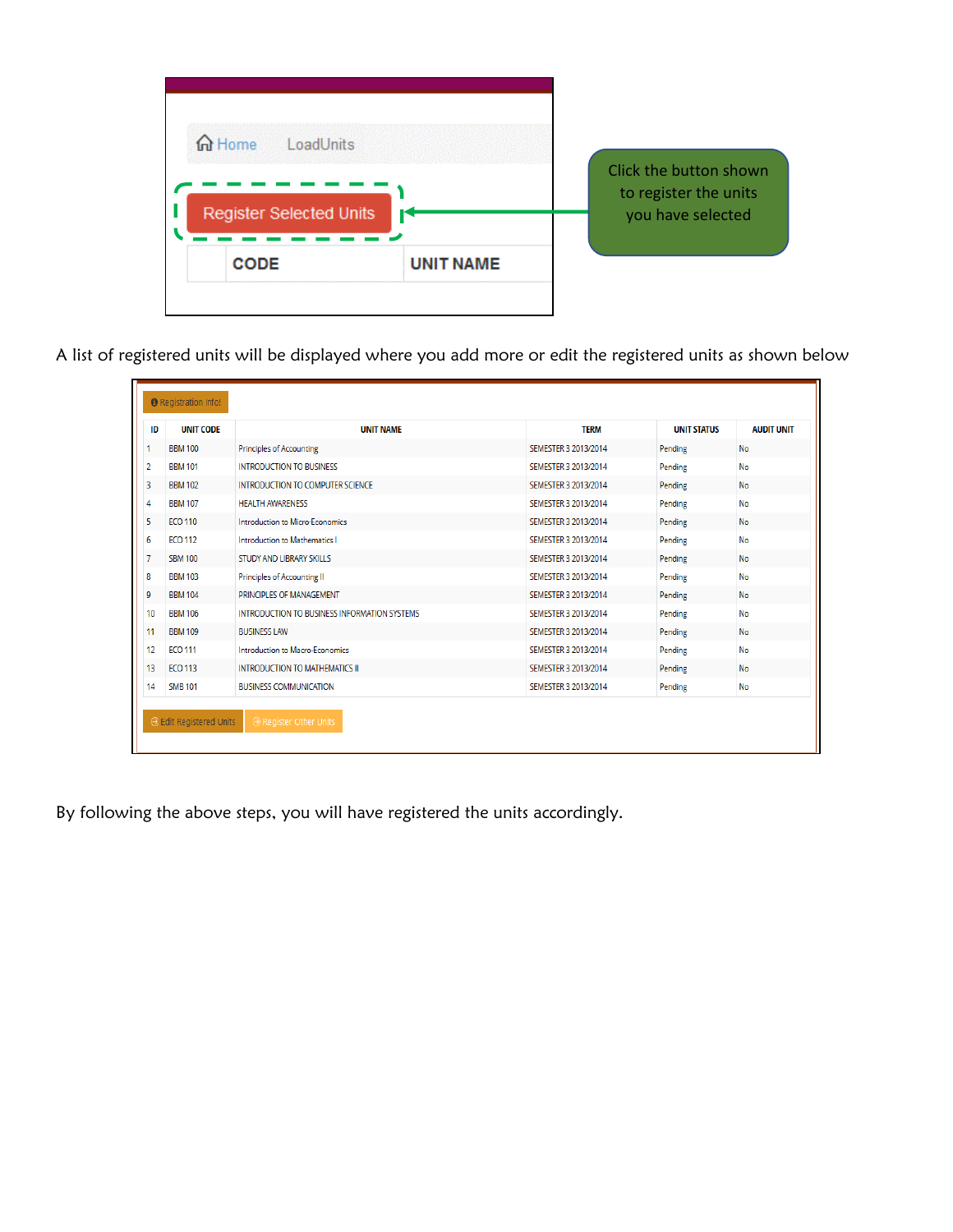### Examination clearance

| Kenya Methodist University |   |  |
|----------------------------|---|--|
|                            |   |  |
| <b>A</b> Dashboard         |   |  |
| <b>U</b> Announcements     | k |  |
| <b>Registration Info</b>   | k |  |
| Session Reporting          |   |  |
| <b>E</b> Academic Details  |   |  |
| <b>Unit Registration</b>   |   |  |
| Transcripts                |   |  |
| <b>Exam Results</b>        |   |  |
| Exam Card                  |   |  |
| <b>View Programmes</b>     |   |  |
| <b>R</b> Fees Reports      | k |  |
| Accomodation               | ∢ |  |
| Timetable                  | k |  |
|                            |   |  |

Generate exam card. Print 2 copies and present them for approval and clearance.